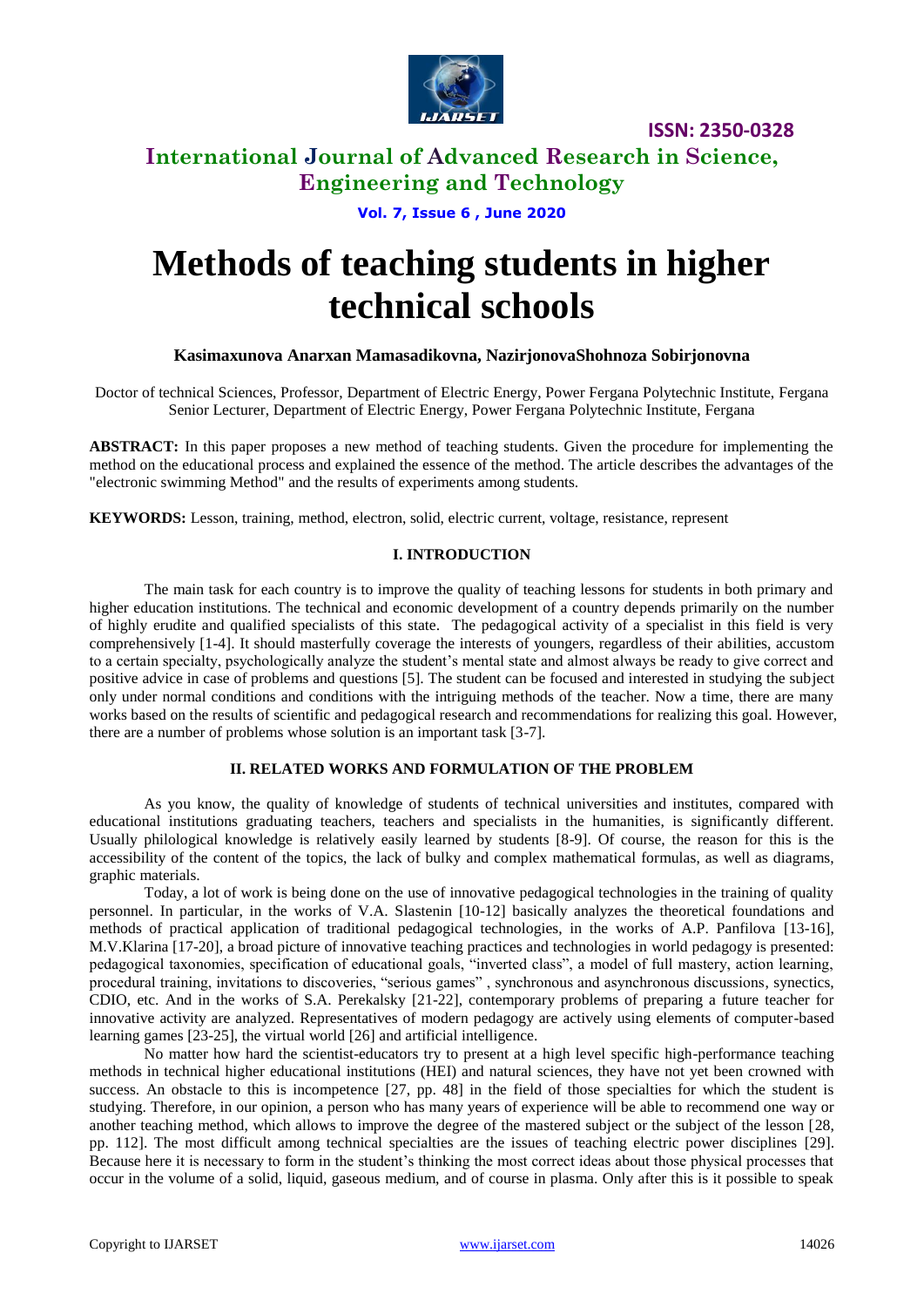

# **International Journal of Advanced Research in Science, Engineering and Technology**

### **Vol. 7, Issue 6 , June 2020**

of a satisfactory knowledge of the student. Based on this, the main objective of this research work is to develop a methodology for teaching subjects related to physical processes.

### **III. METHODS OF TEACHING ELECTRIC POWER DISCIPLINES**

Electricity is associated primarily with the movement of electrons located around a positively charged atomic nucleus particle. If there are no effects, the electron will be at its specific energy level, and will not contribute to the formation of an electric current. An electric current is a one-way motion of an electron stream. The latter occurs when an external electric field is applied, the surface of the conductive material is illuminated or a stream of electrons is formed, which is called electromotive force (EMF). EMF is observed in an open circuit. However, this does not mean its absence in closed electrical circuits. When studying the laws of electricity, magnetism and other physical phenomena, it is very important for a student to have understanding skills. And for this, was developed a teaching methodology, which the student in parallel with the electron must mentally be in the volume of the studied object. This method has been called the **"Electronic Swimming Method (ESM)"**.

The essence of the MEP is as follows. The teacher of the subject dividing the group into students of "electrons", "resistances" and even the "potential difference" between the two points a and b of the electric circuit [Fig. 1], explains their tasks, movement, under what circumstances can overcome the rival "resistance", why the movement of "electrons" leaves the state of ordering when the circuit breaks. This formulation of the problem contributes to the mental "swim with the electron". Overcoming the path of electric current, they will understand the law of Ohm, Kirchhoff. And here, based on the student's weight and size characteristics, it is easy to explain the processes of elastic and inelastic collisions of electrons, a change in the direction of electron motion, the reasons for the change, and energy loss. Students - "resistance" should be placed between the rows of "electrons" that are carriers of electric current and explain the need to prevent them from moving the "electron" from one place to another. Moreover, each overcoming of obstacles should be explained by an excess of energy, or by force. That is, the one who has more energies will win. If the conditional "electron" cannot overcome the "resistance", this means that the "electron" has less energy, as a result of which it could not overcome the "resistance", it lost the energy that it possessed. This may explain the process of loss in conductive materials.

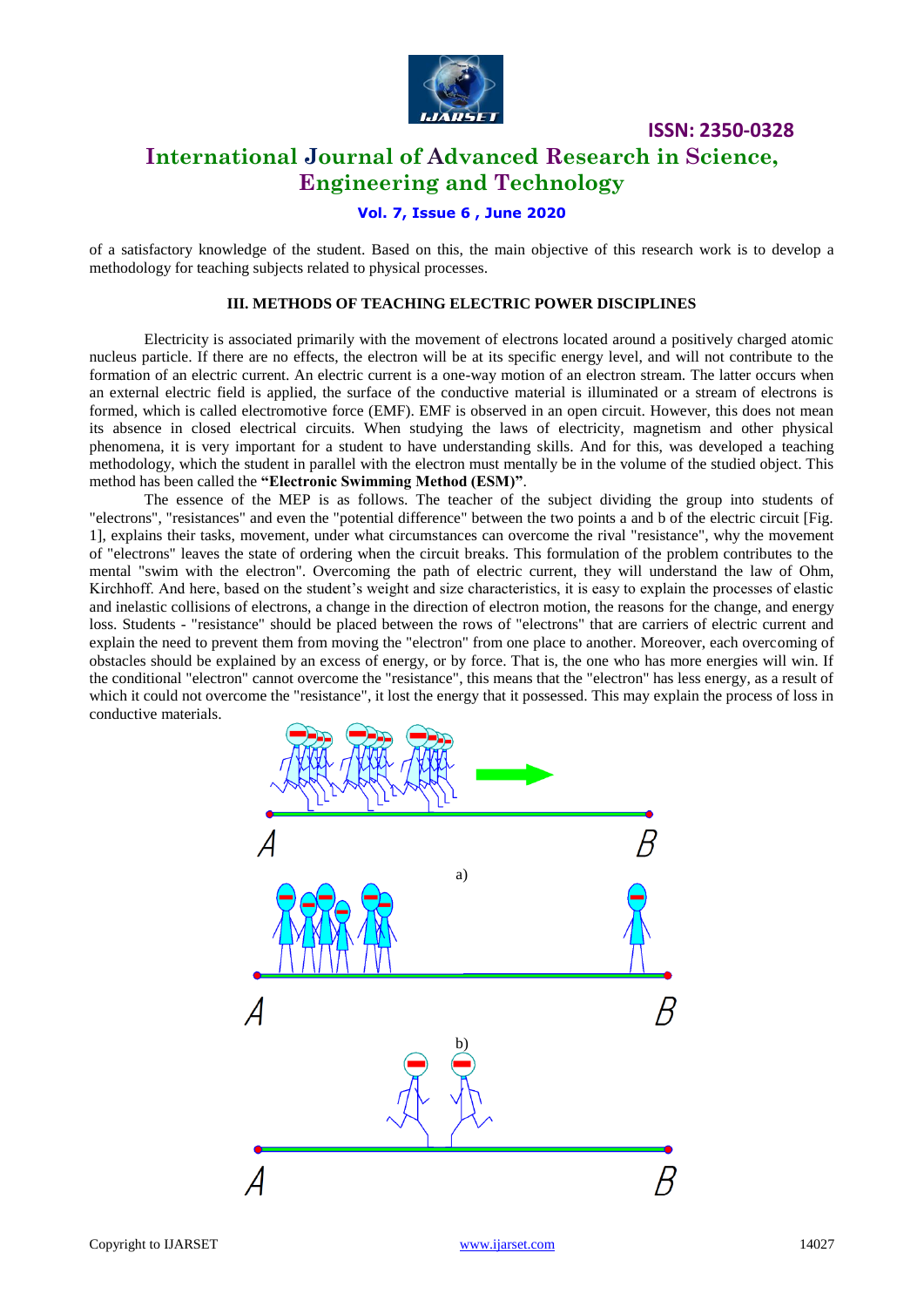

# **International Journal of Advanced Research in Science, Engineering and Technology**

**ISSN: 2350-0328**

### **Vol. 7, Issue 6 , June 2020**



**Fig 1. The movement of electrons**

a) one-sided ordered movement of electrons - to the understanding of electric current; b ) potential difference; c) opposite movement of electrons; e) electron collision

Figure 1 shows an example to explain the process of electric current stream. The same number of students - "electrons" are directed to one side of the conductor and have the same number of people both in a row and along the length of the conductor (Fig. 1a).

This example can explain the concept of electric current density. To do this, you need to count the number of students in a row. Since the row can visually replace the cross section of the conductor. In explaining this lesson, the teacher must masterfully regulate the movement of each student. The student's unplanned movement can be likened to some process taking place inside a solid body or some medium.

Fig.1b shows an example to explain the potential difference. Moreover, in this case, the teacher must explain the concept of "potential". This can be likened to the strength of each student and to some kind of energy reserve, working hands, etc. For example, at point a, five students are concentrated, and at point b there is only one student. If, for simplicity of understanding, we assume that the strengths of each student are equal to each other, then the difference in forces (and, consequently, the potential difference) is equal to 1: 5. A similar case takes place in a conducting medium. And, here, among other things, you can still explain the formation of EMF. From the point of accumulation of many students (meaning, electrons!), They move to a more free place or space. In this case, the object with the highest energy comes into motion first.

In Fig.1c an example of an explanation between electronic collisions is given. It can be seen that the weakest student (or, electron) does not withstand the opposition of a stronger student. It either collides with the strongest object and falls and loses all its energy, or slows down (having lost some of its energy in a collision with an oppositely moving object, or changes direction if the collision is lateral.

Thus, in this case, the student has the opportunity to imagine the physical phenomena occurring inside a solid body or some kind of environment.

### **IV. EXPERIMENT**

An experimental study of the influence of this developed method for students of electric power specialties on the quality of education was conducted among first-year students of the Faculty of Energy of the Fergana Polytechnic Institute in the discipline "Physics". The main topic of the lesson was "Electricity. Ohm's law for closed and open circuits".

According to the methodology of the lesson, students were divided into large and small groups. Their purpose was explained (i.e., that they are electrons!) And placed at pre-designated audience locations. The experiment was carried out according to the above scheme.

According to the results of the study, you can easily notice, firstly, the elated mood of students, secondly, their 100% interest and, thirdly, the appearance of the desire of each of them to participate in this experiment. At the end of the lesson, was obtained a positive result on the learning of the subject by about 55% more compared to the lesson in which it is conducted in the traditional way. In addition, the emergence of initiatives among the participants in the experiment was observed. They began to make proposals on the concepts of electrical circuit, load and electrical power. The concept of "directed electron motion" was instilled empirically with the built-in sequentially walking electron students between the rows of student desks. Moreover, the rows between the desks were used as separate lines of the electric network.

The second experiment was also carried out to explain the physical phenomenon - the attraction of particles from opposite signs. Instead of positively charged charges, female students were involved in the experiment. The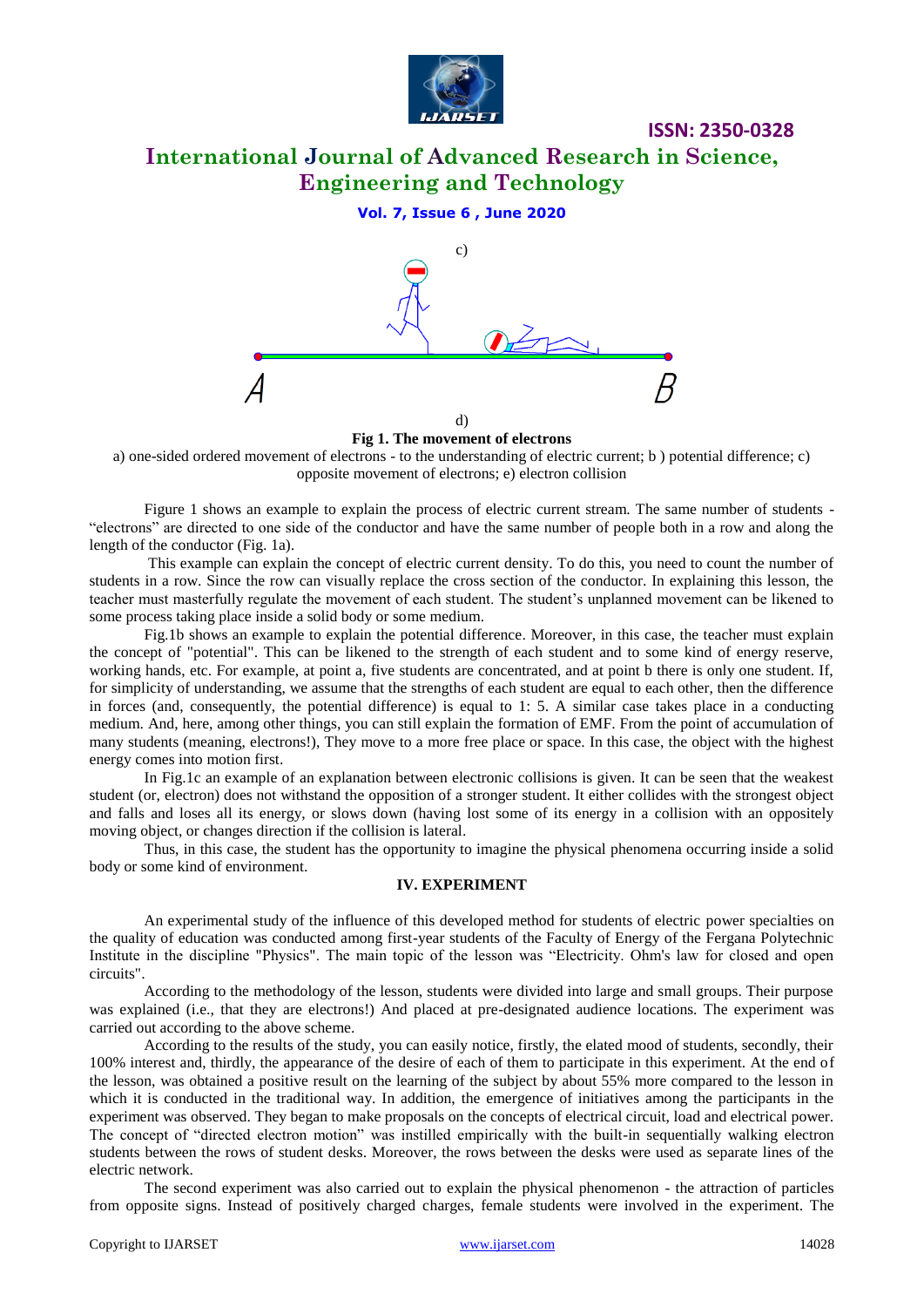

## **International Journal of Advanced Research in Science, Engineering and Technology**

### **Vol. 7, Issue 6 , June 2020**

difference in her and his knowledge was taken as the force of attraction. Since practically all pairs did not have the same level of knowledge, the highest knowledge of one person of one of the pairs was taken as the main force of attraction. And, given the fact that everyone wants to get deep knowledge, the connection between the attraction of one person to another and the intriguing knowledge of another person was explained. Here, the human factors of the individuals involved were adopted as proactive proposals. Students have tenderness, attractiveness, good dressing style, a pleasant voice, and guys have strength, courage, rationality and tolerance. These qualities explained the physical nature of the electron, the positive charge-holes, their energy, attraction, collapse, etc.

The result showed the possibility of the appearance of skills among students for various examples. They could even find explanations for those studied physical processes that can be explained by human properties and have a clear idea of electrical parameters, phenomena and processes.

### **V. CONCLUSION**

In conclusion, we can conclude that the use of pedagogical technologies with new methods leads to improved learning. The recommended method has a gaming character. It attracts students, or even high school students of any level of knowledge. In addition, it facilitates the development of special disciplines in the energy field. This article discusses just two experiments. It is possible to offer even more productive teaching methods that make it possible to understand and easily master topics containing mathematical formulas, graphs, and circuit diagrams. A concrete conclusion can be made: that understanding technical disciplines is tantamount to learning a foreign language. Until the essence of the studied subject is presented as a student in the brain system and the symbols of electrical and physical parameters are learned, it is simply impossible to "speak the language of technology". Therefore, first of all, it is necessary to strive to create an imaginary space in the brain. Further, by gradually thinking, the movement of the components of the body under study or the development of actions, it is possible to firmly lay knowledge on the teacher.

#### **REFERENCES**

- [1] Burenina V. I. Tvorcheskijpotencialprepodavatelyatekhnicheskogovuzakakpedagogicheskayakategoriya //Azimutnauchnyhissledovanij: pedagogikaipsihologiya. – 2017. – T. 6. – №. 3 (20).
- [2] Shageeva F. T. Pedagogicheskoemasterstvoprepodavatelyainzhenernogovuza: putisovershenstvovaniya //Vyssheeobrazovanie v Rossii. 2017.  $-$  No. 10.
- [3] Sidnyaev N. I. Sovremennyeproblemyelitnogoinzhenernogoobrazovaniya //Mashinostroenieiinzhenernoeobrazovanie. 2014. №. 3. PP. 64- 74.
- [4] Andreev-Tverdov A. I., Kuropatkina O. V., Borovikov I. F. Inzhenerno-geometricheskayapodgotovkastudentovtekhnicheskihvuzov: sostoyanie, problemy, perspektivy //Al'manahsovremennojnaukiiobrazovaniya. – 2015. – №. 7.
- [5] Berulava M. N. Problemyiperspektivyrazvitiyasovremennojvysshejshkoly //Gumanizaciyaobrazovaniya. 2015. №. 2.
- [6] Kondrat'ev V. V., Ivanov V. G. Inzhenernoeobrazovanieiinzhenernayapedagogika: problemyiresheniya //VestnikKazanskogotekhnologicheskogouniversiteta. – 2014. – T. 17. – №. 24.
- [7] Ershova O. V., Mishurina O. A. Kachestvoobrazovaniya v tekhnicheskomuniversitetekakpedagogicheskayaproblema //VektornaukiTol'yattinskogogosudarstvennogouniversiteta. Seriya: Pedagogika, psihologiya. – 2014. – №. 4.
- [8] Electron source. https://ru.wikipedia.org/wiki /gumanitarnye\_nauki
- [9] Electron source. https://ru.wikipedia.org/wiki/filologiya
- [10] Slastenin V. A., Sub`ektno-deyatel`nostny`jpodkhod v obshhemiprofessional`nomobrazovanii //Sibirskijpedagogicheskijzhurnal. 2006. #. 5.
- [11] Slastenin V. A., Belovolov V. A., Il`enko E. V. Lichnostnoorientirovannoeobuchenie v proczesseprofessional`nojpodgotovkispeczialista //Sibirskijpedagogicheskijzhurnal. – 2008. – #. 11.
- [12] Slastyonin V. A., Isaev I. F., Shiyanov E. N. Obshhayapedagogika. 2003.
- [13] Panfilova A.P., Dolmatov A.V. Vzaimodejstvieuchastnikovobrazovatel`nogoproczessa. Uchebnikipraktikum / Moskva, 2019. Ser. 76 Vy`ssheeobrazovanie (1-e izd.)
- [14] Panfilova A.P. Tekhnologiirazvitiyaanaliticheskogopotenczialastudentov v igrovominteraktivnomobuchenii. Innovaczii. 2019. # 9 (251). PP. 107-110
- [15] Panfilova A.P. Problemy` oczenkikachestvainnovaczionnogoobucheniya v vuze. XCVI International Research and Practice Conference and I stage of the Championship in Psychology and Educational sciencepp. 2015. PP. 64-66.
- [16] Osmolovskaya I.M., Ivanova E.O., Klarin M.V., Serikov V.V., AlievYu.B. Innovaczionny`eobrazovatel`ny`epraktiki: klassifikacziya, proektirovanie, modelirovanie. Obrazovatel`noeprostranstvo v informaczionnuyue`pokhu – 2019. Sborniknauchny`khtrudov. Materialy` Mezhdunarodnojnauchno-prakticheskojkonferenczii. Pod redakcziejPP.V. Ivanovoj. 2019. PP. 123-137.
- [17] Klarin M.V. Innovaczionny`eobrazovatel`ny`epraktiki v organizacziyakh -otvety` navy`zovy` XXI veka. Obrazovanie i obshhestvo. 2018. # 3- 4 (110-111). PP. 43-48.
- [18] Klarin M.V. Obrazovatel`ny`etekhnologiiperedachiinnovaczionnogoopy`ta. Obrazovaniecherezvsyuzhizn`: neprery`vnoeobrazovanie v interesakhustojchivogorazvitiyaMaterialy` vtorogoe`tapa 15-j mezhdunarodnojnauchno-prakticheskojkonferenczii. 2017. PP. 83-84.
- [19] Klarin M.V. Vy`zovy` osvoeniyainnovaczionny`khobrazovatel`ny`khpraktik. Obrazovanieiobshhestvo. 2017. # 4 (105). PP. 39-45.